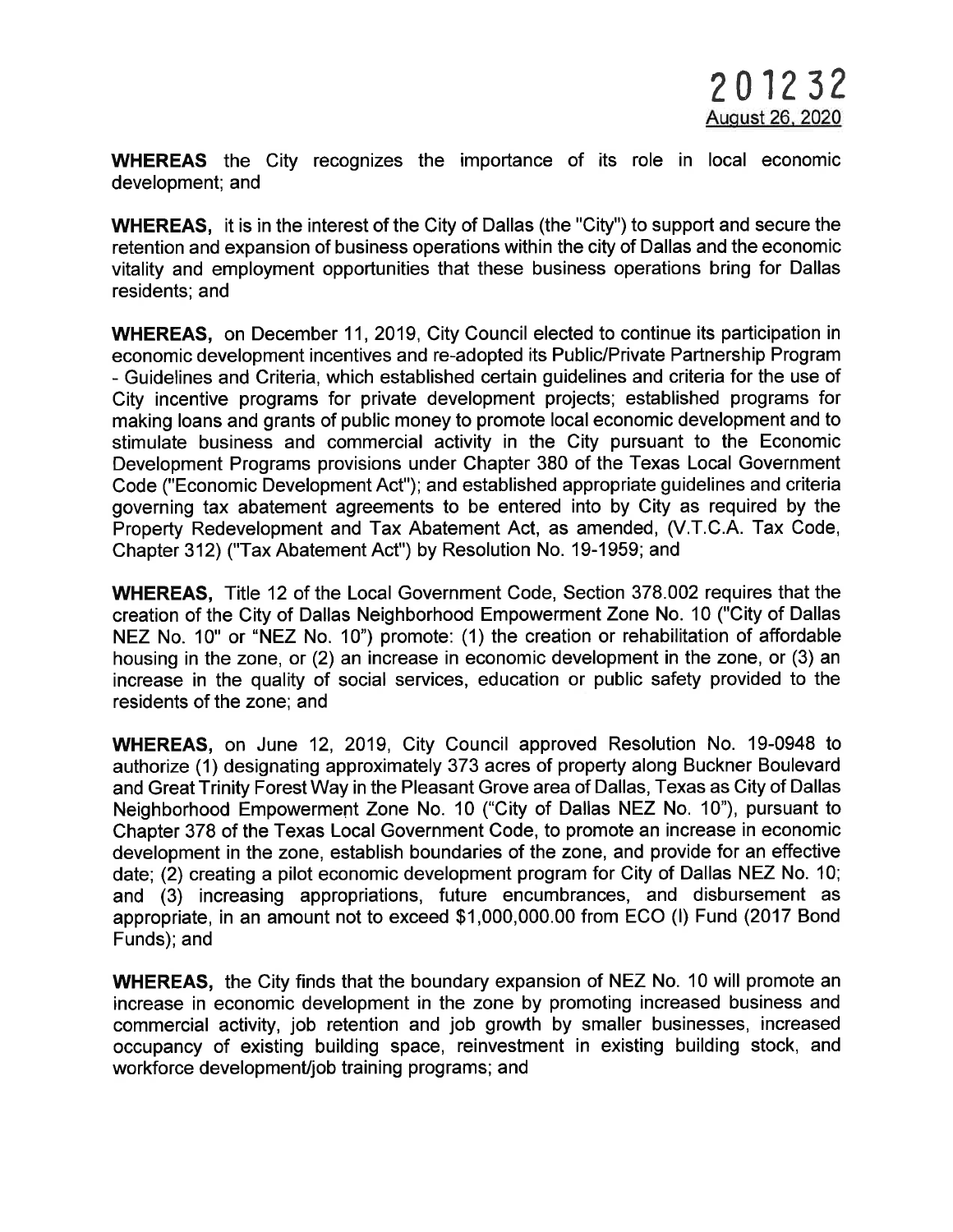WHEREAS, the City finds that the boundary expansion of NEZ No. 10 benefits the public and is for the public purpose of increasing the public health, safety, and welfare of the persons in the municipality; and

WHEREAS, the City finds that the boundary expansion of NEZ No. 10 satisfies the requirements of the Property Redevelopment and Tax Abatement Act Section 312.202 in that the expansion of the zone is reasonably likely as a result of the designation to contribute to the retention or expansion of primary employment or to attract major investment in the zone that would be a benefit to the properties and that would contribute to the economic development of the municipality; and

WHEREAS, the City desires to pursue the expansion of the proper economic and social environment by way of tailoring project eligibility criteria in order to induce the investment of private resources in new or existing businesses located in NEZ No. 10; and

WHEREAS, on August 3, 2020, the Economic Development Committee reviewed the proposed expansion of NEZ No. 10.

Now, Therefore,

## BE IT RESOLVED BY THE CITY COUNCIL OF THE CITY OF DALLAS:

SECTION 1. That the facts and recitations contained in the preamble of this Resolution are hereby found and declared to be true and correct.

**SECTION 2.** That City Council authorizes an amendment to Resolution No. 19-0948, approved June 12, 2019, to expand the boundary of City of Dallas Neighborhood Empowerment Zone No. 10, as depicted on the map attached as Exhibit A, describing the expanded boundary of NEZ No. 10, pursuant to Chapter 378 of the Texas Local Government Code.

**SECTION 3.** That this resolution shall take effect immediately from and after its passage in accordance with the provisions of the Charter of the City of Dallas, and it is accordingly so resolved.

| APPROVED BY<br><b>CITY COUNCIL</b> |  |
|------------------------------------|--|
| AUG 26 2020                        |  |
| <b>CITY SECRETARY</b>              |  |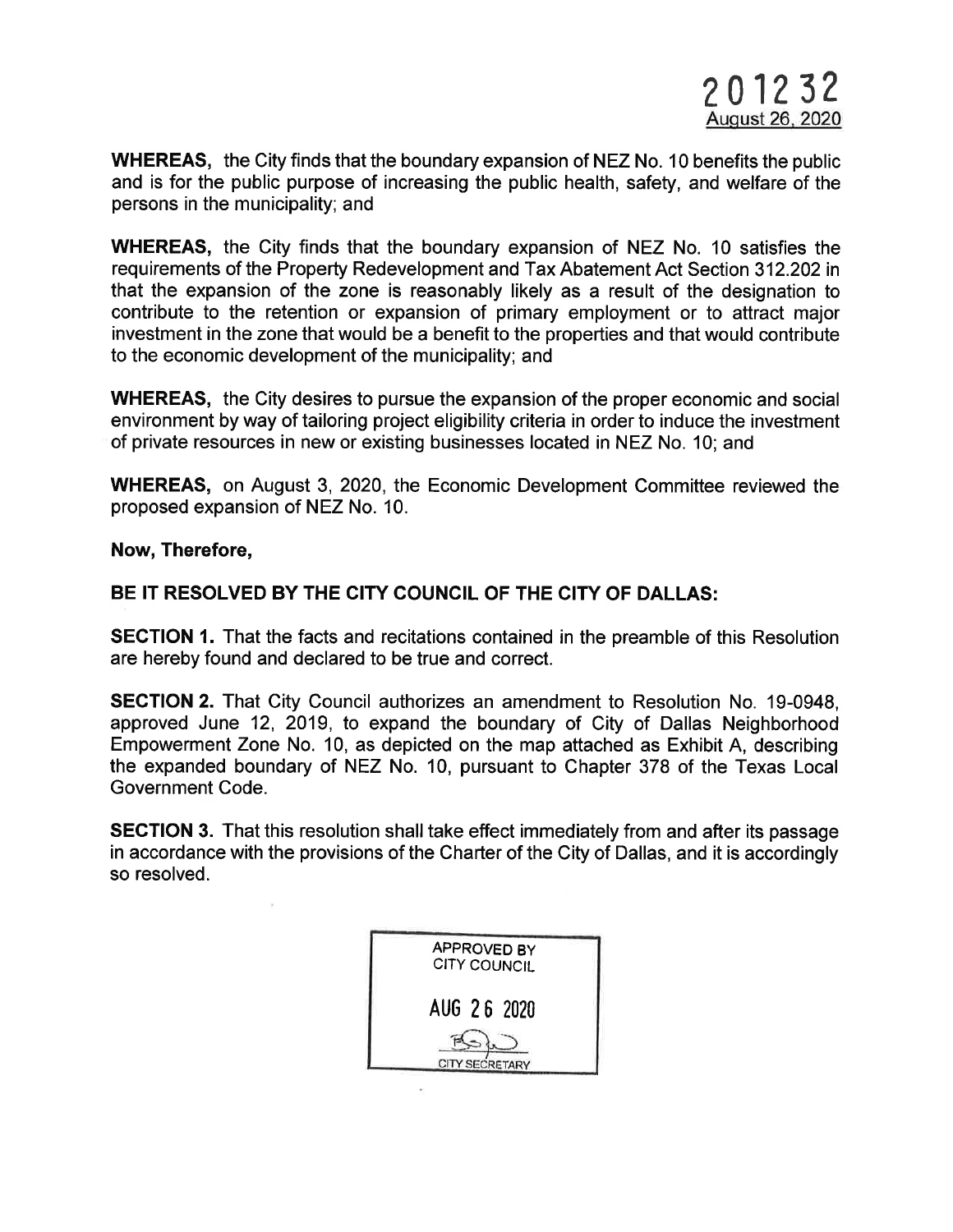